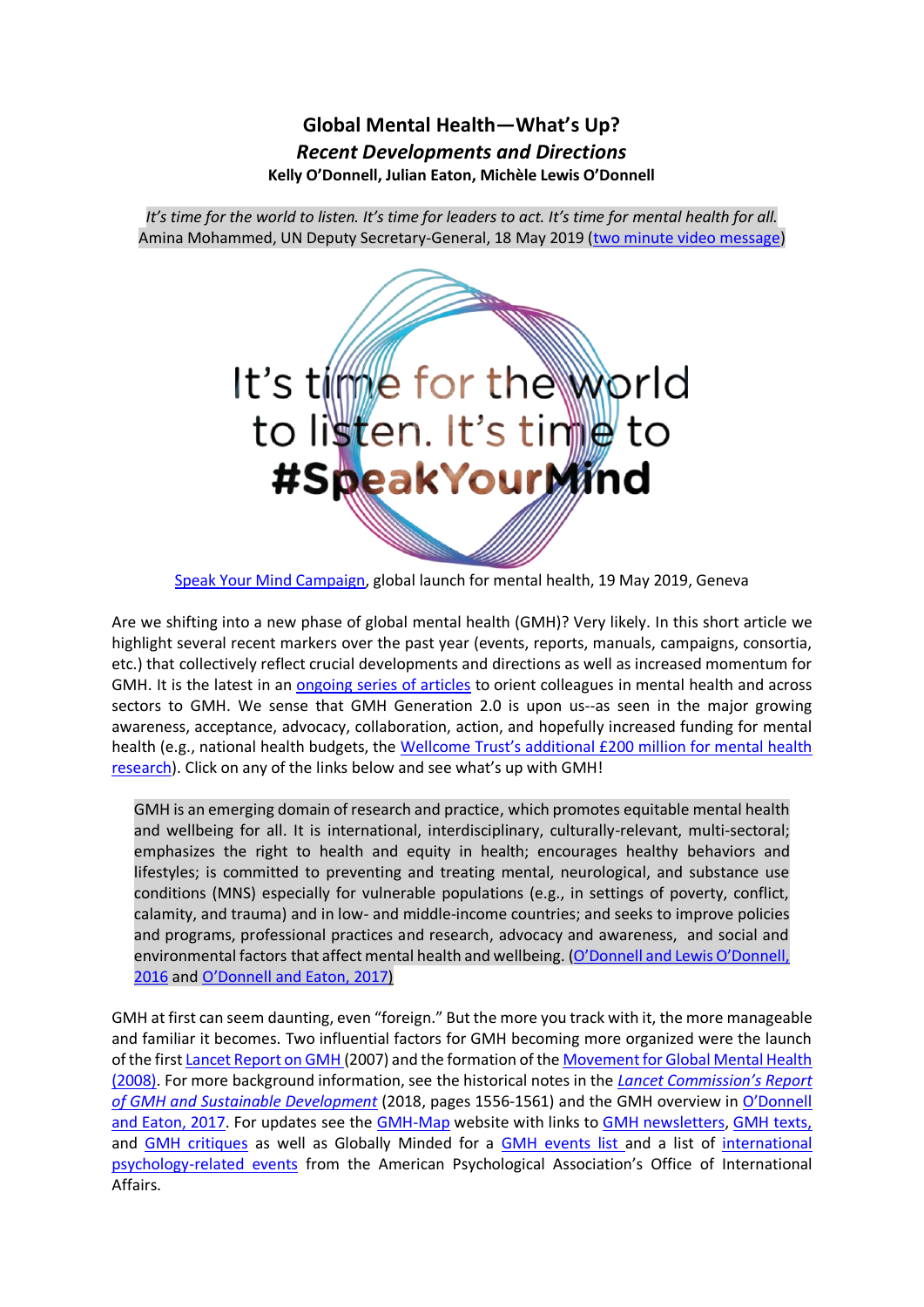GMH has contributed to making the mental health and wellbeing of populations a primary global concern for the first time. It has brought together often divergent academic and practice traditions to offer the potential for evidence- and values-based action to impact on the quality of life of people around the world, who were previously neglected. In particular there has been progressin the broader conceptualization of mental health and acknowledging its many determinants, the role of those with lived experience, and the development of psychological interventions that are culturally-sensitive and scalable, deliverable by supervised non-specialists. "The global community has a historic opportunity to reframe the global mental health agenda by use of the broader conceptualisation of mental health and disorder, and to position this agenda as an integral element of the [Sustainable Development Goals, SDGs]" (*[Lancet Commission's Report of GMH and Sustainable Development](https://www.thelancet.com/journals/lancet/article/PIIS0140-6736(18)31612-X/fulltext),* 2018, page 1561).

Colleagues across disciplines, sectors, and organizations large and small, are encouraged to relevantly connect and contribute to GMH as part of the growing efforts for sustainable development and wellbeing for all. Many strategic collaborations are possible in view of the 17 UN [Sustainable](https://sustainabledevelopment.un.org/post2015/transformingourworld) [Development](https://sustainabledevelopment.un.org/post2015/transformingourworld) Goals (SDGs), and specifically Goal 3, the ["health](https://sustainabledevelopment.un.org/sdg3) goal," which includes an explicit focus on non-communicable diseases and the promotion of "mental health and wellbeing" (SDG 3.4).



*Ensure healthy lives and promote well-being for all at all ages. By 2030, reduce by one third premature mortality from non-communicable diseases through prevention and treatment and promote mental health and well-being.* SDG 3 and 3.4 , United Nations [Sustainable Development Goals, 2015](https://sustainabledevelopment.un.org/sdg3)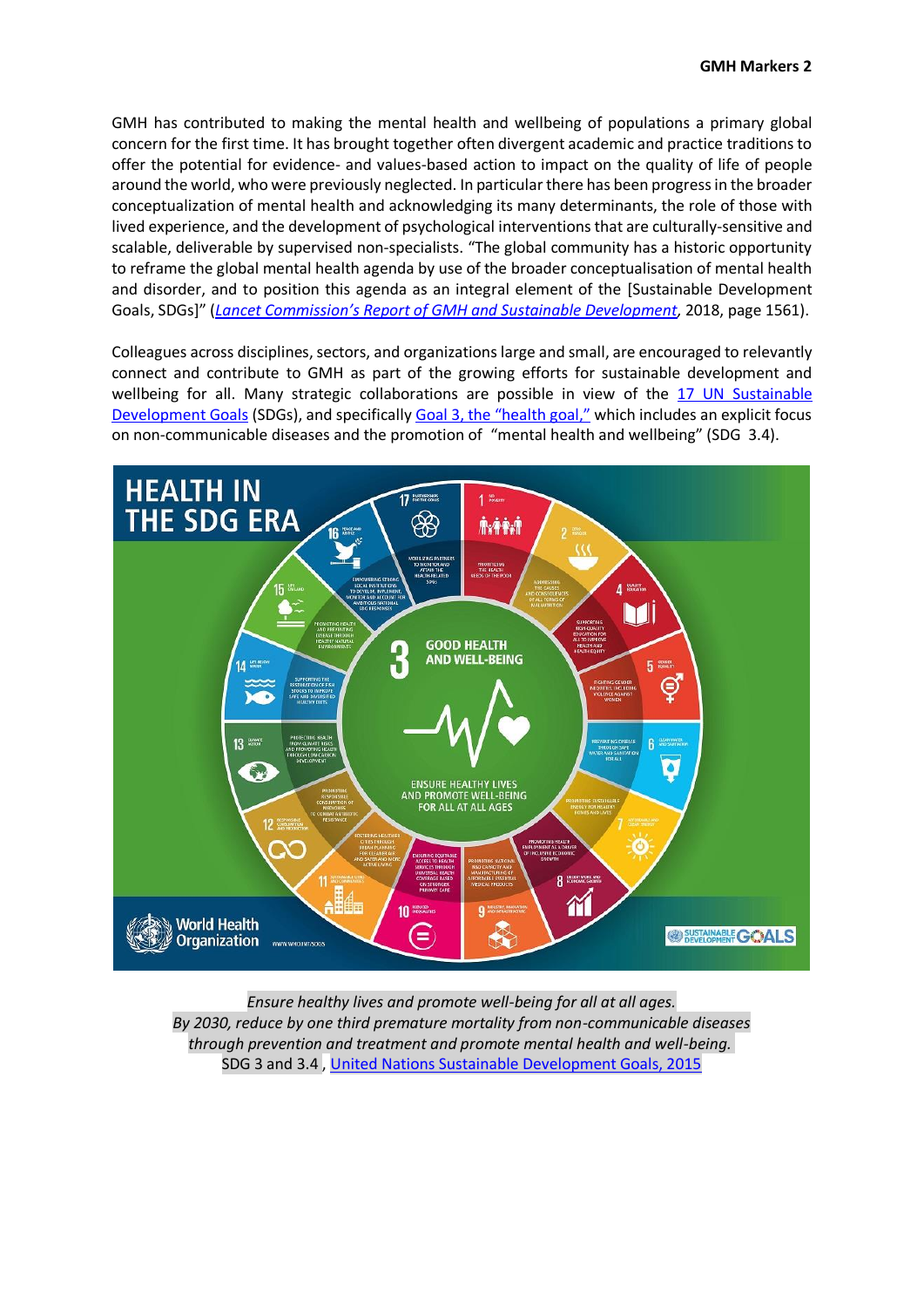### **10+ GMH Markers (examples, chronological)**

[Blue Print Group for GMH](https://unitedgmh.org/index.php/global-advocacy/) (current, formed July 2018). Funded by the [Wellcome](https://wellcome.ac.uk/what-we-do/our-work/mental-health-transforming-research-and-treatments) Trust and coordinated by [United for GMH,](https://unitedgmh.org/) this is the first global alliance of actors in GMH, with common policy objectives, and a clear advocacy and communications strategy. The working group meets regularly via telephone and quarterly in person, and produces a monthly newsletter [see April [Newsletter\]](https://unitedgmh.org/wp-content/uploads/2019/04/BPG-April-Newsletter.pdf) as well as Policy Briefs to support advocacy. BPG is comprised of over 200 members who are representatives of governments, international organizations, NGOs, academia and the private sector. "[It] was formed to encourage greater global collaboration on mental health advocacy and communications and to enable anyone with a professional interest in mental health and/or in health policy to have a means to link up with others who share this interest. Since July 2018, the group has successfully developed jointly agreed advocacy and communications messaging to strengthen support for existing, and proposed, global frameworks, policies and processes (e.g. the WHO Comprehensive Mental Health Action Plan, the UN Sustainable Development Goals and Universal Health Coverage). Members of the group have jointly organised the main mental health side events at the UNGA and Davos, helped support the successful delivery of the first Global Ministerial Mental Health Summit in London in 2018, and worked together to advocate for greater action on mental health at other health-related events and in the global media [e.g., #TimeToAct and #SpeakYourMind]." For updates and to join the google group, contact [anna@unitedgmh.org.](mailto:anna@unitedgmh.org)

Speak Your Mind—[A Global Campaign for Mental Health,](https://www.gospeakyourmind.org/) is a nationally driven globally connected mental health campaign coordinated by United for Global Mental Health. It was launched in Geneva on 19 May 2019. By sharing powerful messages through carefully crafted communications strategies, the Campaign seeks raise the profile of mental health, not only to change policy, but to speak directly to the public about mental health. [The Campaign was developed at a meeting in Johannesburg in](https://unitedgmh.org/index.php/2019/02/18/nationally-driven-globally-united-campaign-takes-shape-in-johannesburg/)  [January 2019,](https://unitedgmh.org/index.php/2019/02/18/nationally-driven-globally-united-campaign-takes-shape-in-johannesburg/) where groups from 10 countries came together to decide on what they felt were key messages, and how they could design effective national campaigns, as well as drive a global campaign. #GoSpeakYourMind #mentahealthforall

[World Economic Forum,](https://www.weforum.org/focus/davos-2019) Davos (22-25 January 2019). One of the highlights: [Mental Health.](https://unitedgmh.org/index.php/2019/01/28/mental-health-at-davos-signs-of-hope/) Mental health was highly visible at Davos, including major media coverage and stories, a panel [session,](https://www.weforum.org/events/world-economic-forum-annual-meeting/sessions/mental-health-matters-3c8decd8-c22d-42cb-acdf-445326d92225) [press](https://www.weforum.org/events/world-economic-forum-annual-meeting/sessions/a0W0X00000EUKjGUAX) [conference,](https://www.weforum.org/events/world-economic-forum-annual-meeting/sessions/a0W0X00000EUKjGUAX) Mental Health [Matters](https://www.weforum.org/events/world-economic-forum-annual-meeting/sessions/mental-health-matters-3c8decd8-c22d-42cb-acdf-445326d92225) plenary session, etc. WEF also published a series of articles on mental health: [Its Time to End Stigma about Mental Health,](https://www.weforum.org/agenda/2019/01/its-time-to-end-the-stigma-surrounding-mental-health/) How [Zimbabwe's Grandmothe](https://www.weforum.org/agenda/2019/01/zimbabwe-grandmothers-mental-health/)rs Are [Turning the Tide on Mental Health,](https://www.weforum.org/agenda/2019/01/zimbabwe-grandmothers-mental-health/) [Why This Year We Must Take Action on Mental Health,](https://www.weforum.org/agenda/2019/01/lets-make-2019-the-year-we-take-action-on-mental-health) and [Three](https://www.weforum.org/agenda/2019/01/three-ways-to-mobilize-for-mental-health/)  [Ways the World Must Tackle Mental Health.](https://www.weforum.org/agenda/2019/01/three-ways-to-mobilize-for-mental-health/) This is the first time WEF has spotlighted mental health to this degree. Read more about it in the short summary by [United for Global Mental Health.](https://unitedgmh.org/index.php/2019/01/28/mental-health-at-davos-signs-of-hope/)

[The WHO Special Initiative for Mental Health \(2019-2023\): Universal Health Coverage for Mental](https://apps.who.int/iris/handle/10665/310981)  [Health](https://apps.who.int/iris/handle/10665/310981) (January 2019 and launched further during the WHO World Health Assembly May 2019). "To date, mental health care has had many advocates but there has been limited commitment and funding for sustained implementation and scale-up of services. For WHO to realize its 2019-2023 mission to *Promote health, keep the world safe, serve the vulnerable,* mental health has been flagged as a priority area for accelerated implementation." This *Special Initiativ*e contributes towards the Sustainable Development Goals and aligns with the global WHO *[Mental Health Action Plan 2013-2030](https://www.who.int/mental_health/action_plan_2013/en/)*, as well as the recommendations of the *[Lancet Commission on Global Mental Health and Sustainable](https://www.mhinnovation.net/resources/policy-brief-lancet-commission-global-mental-health-and-sustainable-development)  [Development.](https://www.mhinnovation.net/resources/policy-brief-lancet-commission-global-mental-health-and-sustainable-development)* It will do so by implementing two strategic actions: 1) Advancing mental health policies, and human rights; and 2) Scaling up interventions and services across community-based, general health and specialist settings. It "will scale up these key strategic actions in 12 priority countries" with the goal of "achieving access to quality, affordable mental health care of 100 million more people".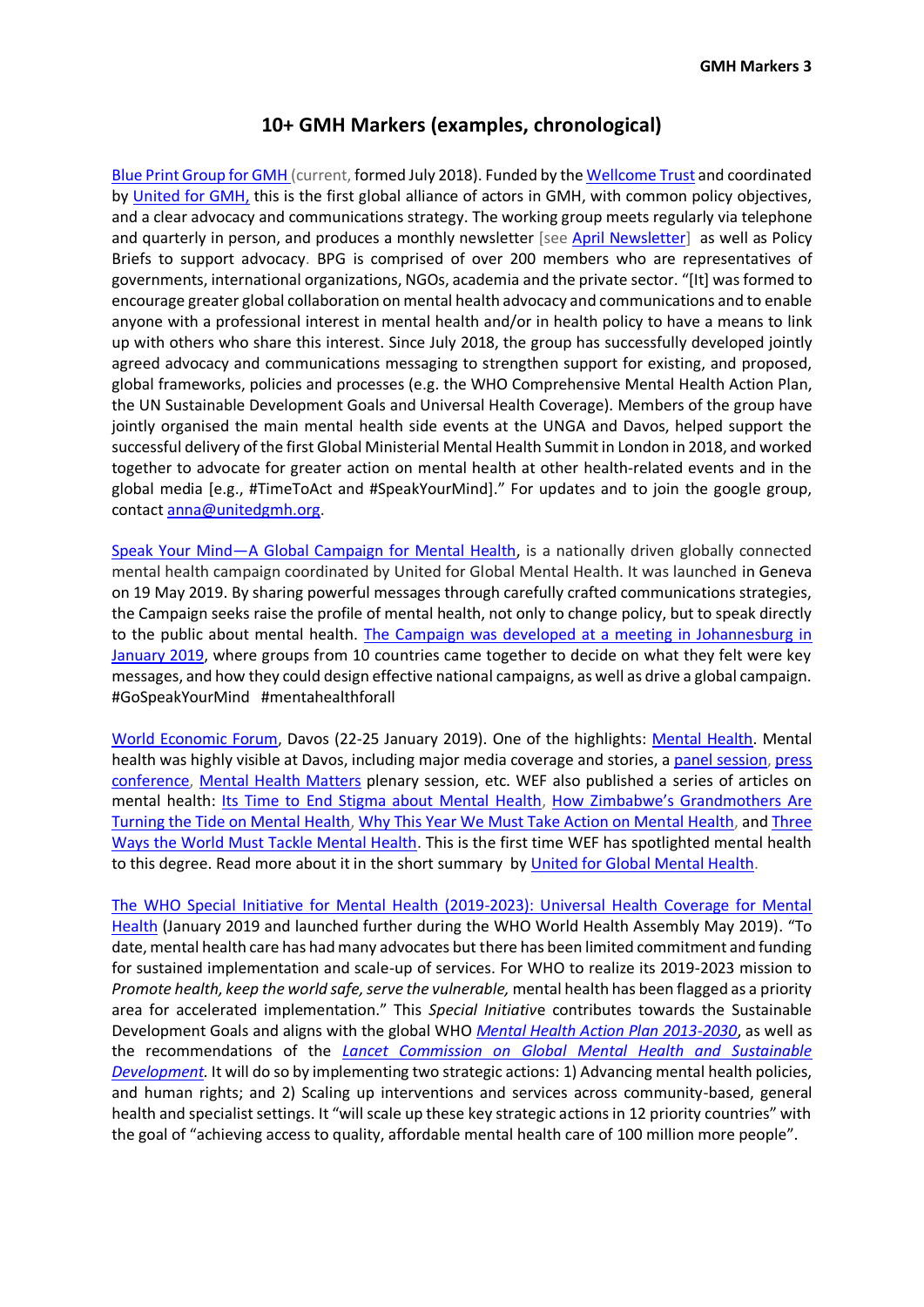#### The WHO Special Initiative for Mental Health (2019-2023): Universal Health Coverage for Mental Health **THEORY OF CHANGE**



-[-Global Conference on Primary Health Care](https://www.who.int/primary-health/conference-phc) and the [Astana Declaration,](https://www.who.int/docs/default-source/primary-health/declaration/gcphc-declaration.pdf) WHO, UNICEF, Ministry of Healthcare, Republic of Kazakhstan (25-26 October 2018). "This conference "endorsed a new declaration emphasizing the critical role of primary health care [PHC] around the world. The declaration aims to refocus efforts on primary health care to ensure that everyone everywhere is able to enjoy the highest possible attainable standard of health…The PHC approach is foundational to achieving our shared global goals in Universal Health Coverage (UHC) and the health-related Sustainable Development Goals (SDGs). The new declaration has renewed political commitment to [PHC] from Governments, non-governmental organizations, professional organizations, academia and global health and development organizations. It will be used to inform the UN General Assembly highlevel meeting on UHC in 2019. The new declaration was also a chance to commemorate the 1978 Alma-Ata Declaration on Primary Health Care and reflect on how far we have come and the work that still lies ahead." (website). The conference and Declaration are significant for GMH in their explicit inclusion of mental health. See also the [Alternative Civil Society Astana Declaration on PHC](https://phmovement.org/wp-content/uploads/2018/10/AlternativeCSAstanadeclaration11Oct.pdf) (organized by [People's Heath Movement](https://phmovement.org/)).

-[-10th mhGAP Forum: Accelerating Country Action on Mental Health,](https://www.who.int/mental_health/mhgap/forum_2018/en/) WHO, Geneva (11-12 October 2018). This Forum "is a partnership event organized by WHO every year in Geneva, coinciding with World Mental Health Day (10 October). The mhGAP forum offers a platform by which to exchange information on the implementation of the *Mental Health Action Plan [2013-2020](https://www.who.int/mental_health/publications/action_plan/en/)* (to be extended along with the *Non- Communicable Diseases Action Plan* to 2030) and to strengthen collaboration among partners" (website). You can access: [videos of the four plenaries](https://www.who.int/mental_health/mhgap/forum_2018/en/) and th[e Summary Report.](https://www.who.int/mental_health/mhgap/Report_2018.pdf?ua=1) The Forum also included updates on the [WHO QualityRights](https://www.who.int/mental_health/policy/quality_rights/en/) initiative for mental health. The new Director of the Department of Mental Health and Substance Abuse, Devora Kestel, an Argentinian psychologist, was announced this year.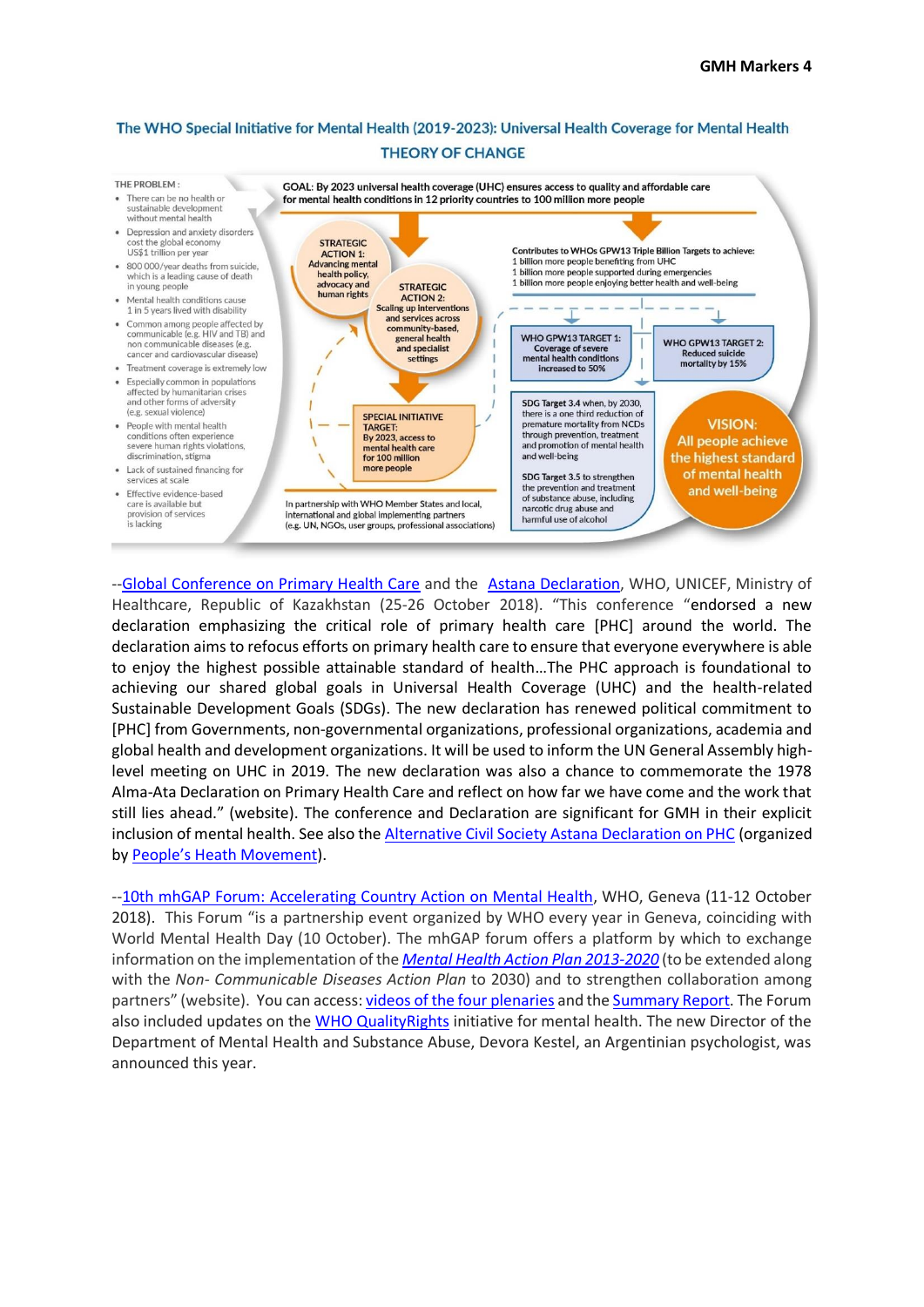

[Launch](https://unitedgmh.org/index.php/2018/10/10/lancet-commission-on-global-mental-health-launches/) of the [Report](https://www.thelancet.com/commissions/global-mental-health) by the Lancet Commission on GMH and Sustainable Development (10 October 2018). The Commissioners here are part of the growing body of colleagues in GMH.

-[-Lancet Commission on GMH and Sustainable Development](https://www.thelancet.com/commissions/global-mental-health) (10 October 2018). The 2018 Commission report was launched in London at the Global Ministerial Mental Health Summit (see below). "A decade on from the 2007 *Lancet* Series on global mental health, which sought to transform the way policy makers thought about global health, a *Lancet* Commission aims to seize the opportunity offered by the Sustainable Development Goals to consider future directions for global mental health. The Commission proposes that the global mental agenda should be expanded from a focus on reducing the treatment gap to improving the mental health of whole populations and reducing the global burden of mental disorders by addressing gaps in prevention and quality of care. The Commission outlines a blueprint for action to promote mental wellbeing, prevent mental health problems, and enable recovery from mental disorders." (abstract) Note: *The Lancet* also announced the creation of [Countdown](https://www.thelancet.com/journals/lancet/article/PIIS0140-6736(19)30424-6/fulltext) Global Mental Health, a monitoring and accountability mechanism that draws on the Commission's recommendations to assess mental health determinants, system and service components, outcomes, and risk protection. Note also [My Mind Our Humanity,](https://globalmentalhealthcommission.org/youth-campaign/) the GMH campaign led by young people to disseminate the Lancet Commission report to young people worldwide #LancetGMH and #THEWORLDNEEDS.

-[-The Global Ministerial Mental Health Summit,](https://www.centreforglobalmentalhealth.org/news/cgmh-at-the-global-ministerial-mental-health-summit) UK Department of Health and Social Care in collaboration with OECD and WHO, London (9-10 October 2018). This event "convened political leaders, innovators, advocates and civil society groups from around the world to share learning and experiences on the most effective approaches to mental health and psychosocial support…586 delegates from 61 countries attended the event. 106 of these were from Ministries of Health in 47 countries. Delegates took part in the multiple work streams designed to produce recommendations for a [Global Declaration on Achieving Equality for Mental Health](https://www.mhinnovation.net/sites/default/files/downloads/resource/global-declaration-on-achieving-equality-for-mental-health-5bbdd2bd853bc.pdf)…The Global Declaration encourages action on addressing the burden on mental disorders and documents the commitments of political leaders for more coordinated promotion and prevention approaches, resource provision and allocation, addressing discrimination and stigma, empowering people and communities and focusing on innovative, data-driven and evidence-based solutions." (MHIN website) See also the six areas of [Recommendations for Ministers](https://www.mhinnovation.net/sites/default/files/downloads/resource/recommendations-to-ministers-5bbdd295520ba.pdf) as well as a review, [Some Uncomfortable Reflections](https://madinasia.org/2018/10/the-global-ministerial-mental-health-summit-and-the-lancet-commission-some-uncomfortable-reflections/) (Mad in Asia Pacific blog, October 2018). A second Ministerial Summit, hosted by the Dutch government, is scheduled to be held in The Netherlands on 7-8 October 2019 and will focus on mental health and psychosocial support in emergency settings.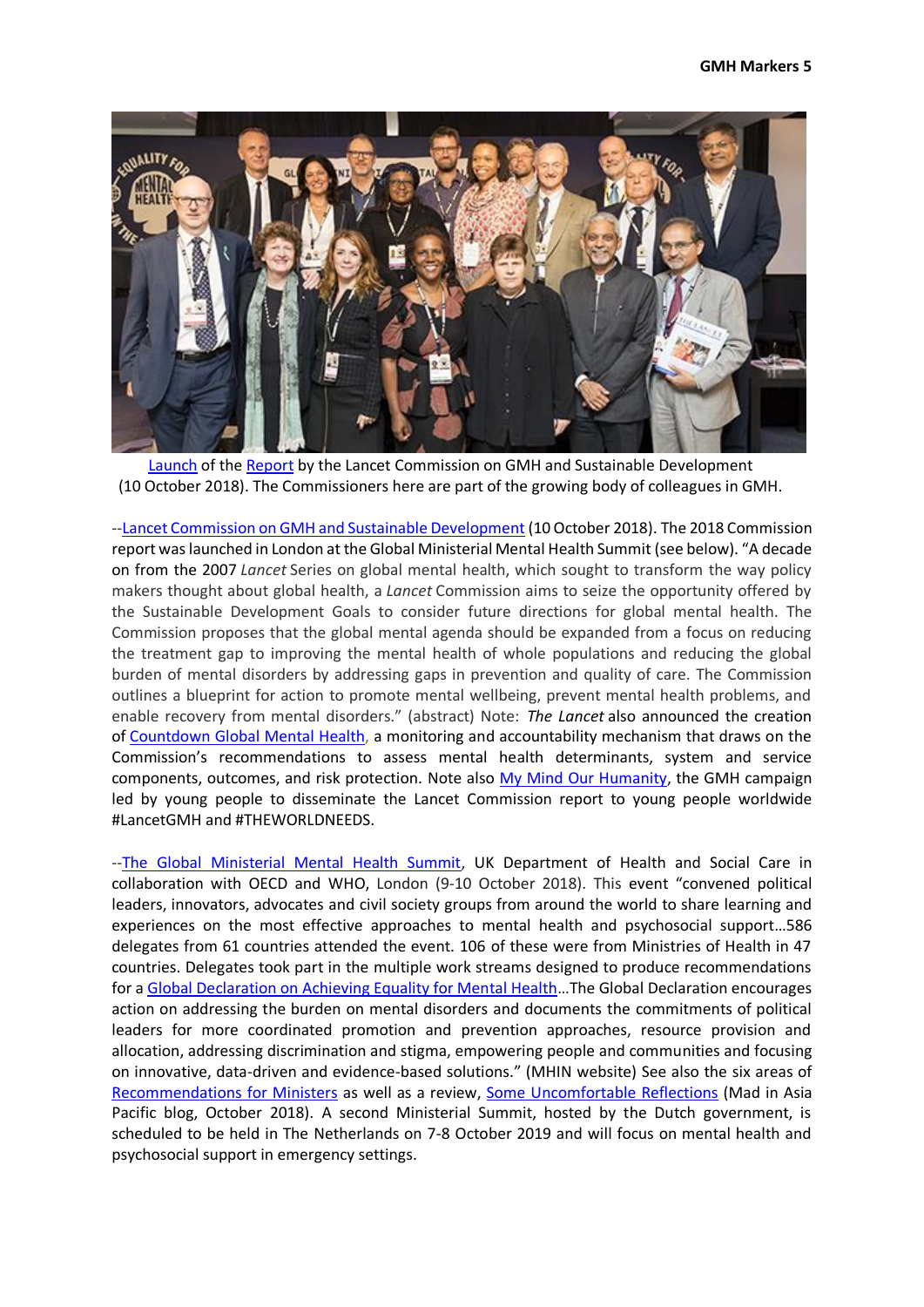-[-Mental Health Innovation Network](https://www.mhinnovation.net/) (MHIN). [MHIN Latin America/Caribbean Hub](https://www.mhinnovation.net/collaborations/mhin-latin-america-and-caribbean) (launched 10 October 2018). The new regional hub aims to: "Promote and disseminate the evidence and implementation of mental health programs to help promote uptake in the mental health evidence for research, policies and practices in Latin America and the Caribbean. Promote mental health evidence to improve practice and mental health policies. Provide specific and dedicated support to mental health innovators in Latin America and the Caribbean. Encourage bi-directional learning and networking of groups with interest in the promotion of mental health." MHIN works with United for GMH to support the Blue Print Group and the Global Campaign for Mental Health. See also MHIN's [Africa Regional Hub,](https://www.mhinnovation.net/blog/2018/aug/24/%E2%80%9Cmore-powerful-together%E2%80%9D-%E2%80%93-celebrating-launch-mhin-africas-hub) launched in 2016, and its various [Policy](https://www.mhinnovation.net/find?search_api_views_fulltext=brief&sort_by=search_api_relevance_1) Briefs.



## **Third UN High-level Meeting** on Non-communicable Diseases

27 September 2018 **New York** 

-[-Third UN High Level Meeting on Non-Communicable Diseases](https://www.who.int/ncds/governance/third-un-meeting/en/) (NCDs), New York (27 September 2018). "NCDs are one of just five global health issues that have been the subject of dedicated UN HLMs, together with HIV/AIDS, [Anti-Microbial Resistance], Ebola, and TB. This reflects the magnitude of the challenge, and the threat posed by NCDs worldwide, which requires global dialogue at the highest political level, as well as international cooperation and urgent action….In the broader context of the 2018 UN HLM, there are key opportunities for synergistic action. These include the elevation of Universal Health Coverage (UHC) as a global priority, the growing recognition of the need to address social and commercial determinants of health, and the widespread consensus around a minimum package of cost-effective solutions for NCDs with high returns on investment (known as 'WHO Best Buys')…The UN HLM will [brought] together Heads of State and Government, civil society, people living with NCDs, private sector and academia, and will result in an Outcome Document that will guide the next phase of the political response to NCDs." ([NCD Alliance, Enough Campaign website\)](https://enoughncds.com/un-hlm-on-ncds/) See the resulting Political Declaration [on the Prevention and Control of NCDs](https://www.un.org/en/ga/search/view_doc.asp?symbol=A/RES/73/2) (10 October 2018), the [NCD](https://ncdalliance.org/news-events/news/media-release-un-ncd-political-declaration-in-a-sick-and-sorry-state)  Alliance'[s critique](https://ncdalliance.org/news-events/news/media-release-un-ncd-political-declaration-in-a-sick-and-sorry-state) of it, and the NCD Alliance's many resources on NCDs including its **Enough** [Campaign.](https://enoughncds.com/) Note that mental health language is included in the Political Declaration, as mental health was formally added as one the five broad categories of NCDs by WHO at the [Montevideo conference](https://www.who.int/nmh/events/2017/montevideo/about/en/)  [in October 2017.](https://www.who.int/nmh/events/2017/montevideo/about/en/)

-[-5th Summit, Movement for Global Mental Health \(MGMH\): Leaving No One Behind,](https://www.mhinnovation.net/sites/default/files/files/5th%20Global%20Mental%20Health%20Summit%20INFO(1).pdf) South Africa (8- 9 February 2018) The Summit, like MGMH itself, is a core part of GMH itself. In addition to the presentations, panels, and networking, it launched th[e GMH Peer Network and Newsletter](http://2oshf.r.ca.d.sendibm2.com/mk/mr/qcK1rhOkuH4d27jOS8GYhTNjWSoSWq3OmhX7nOCvJLxUQ62wJy5U8r4BhzKI7suGmqNnvKjlw_MWz_XsN4fLgJxqdt1BWLt4OlDEZUmUh7j7-Xg?fbclid=IwAR07vPU4eUBuBV7xu7o8XoZk9YX2mHNFrZI9DKFq4A22Kl5R3OkpnbVeyeg) to support the development of global leaders with lived experience.

--[Global Action Plan for Healthy Lives and Well-Being for All](https://www.who.int/sdg/global-action-plan) (2018) is a joint initiative of several global health and development organizations, coordinated by WHO, "uniting to accelerate progress towards the health-related SDGs." The final plan is to be delivered to the UN General Assembly in September 2019.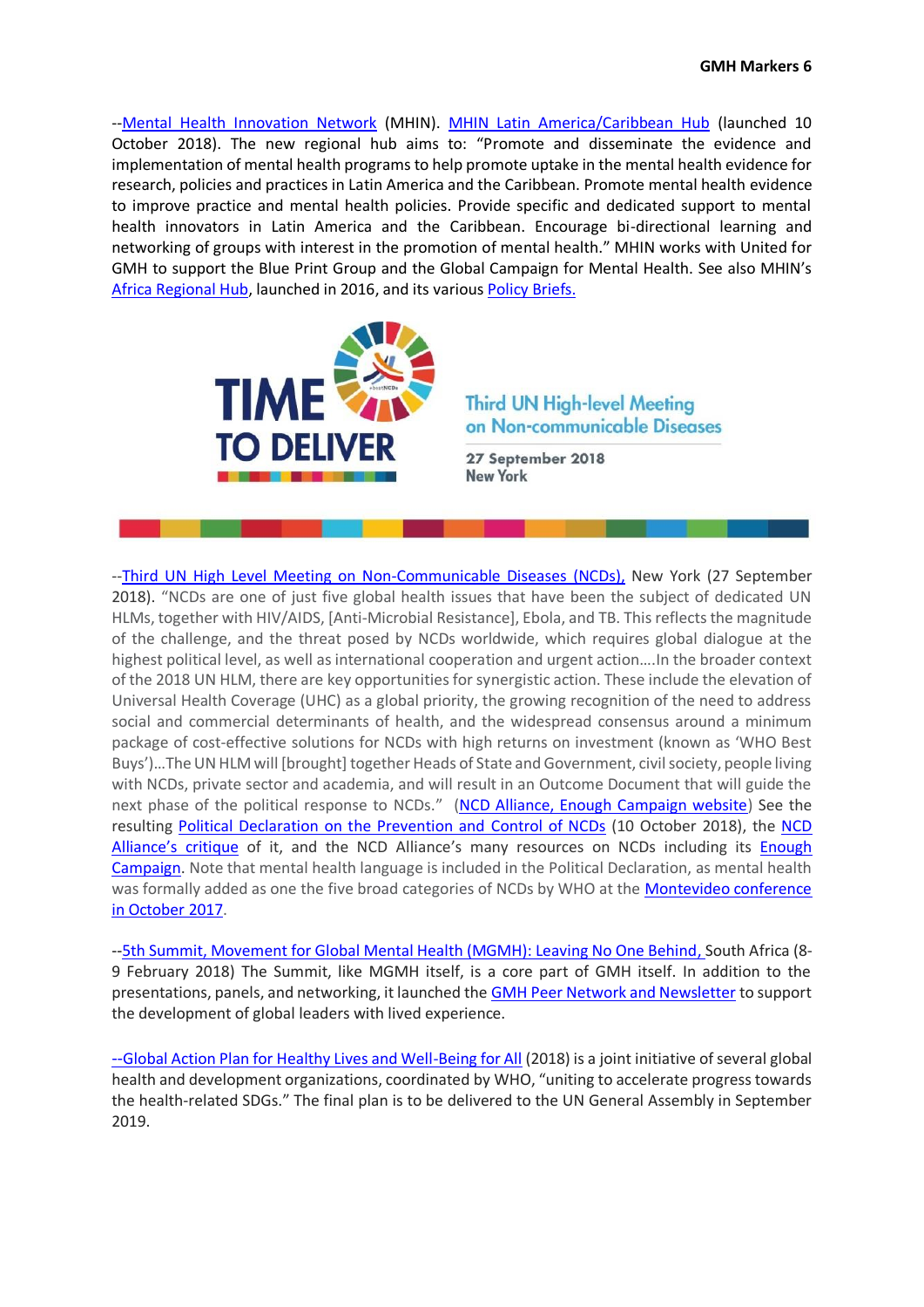

Cover image: Pan American Health Organization

# **15+ More GMH Markers (examples, chronological)**

-[-A Week to Change Direction](https://www.changedirection.org/a-week-to-change-direction/) is a major advocacy campaign to change the culture on mental health #ChangeDirection #ChangeMentalHealth (9-15 June 2019)

--On [Becoming](https://www.icpweb.org/images/webinars/StevensPerezWebinar.pdf) Globally Engaged (webinar), International Council of Psychologists (29 April 2019)

-[-Psychological Contributions to Global Gender Equ{al}ity,](https://www.unpsychologyday.com/) 12<sup>th</sup> Annual Psychology Day at the UN (25 April 2019)

-[-GMH Without Borders,](https://www.nimhgmhconference.com/) 10<sup>th</sup>GMH Workshop, National Institute for Mental Health (USA) and Grand Challenges Canada (8-9 April 2019)

-[-Universal Health Coverage](https://www.who.int/campaigns/world-health-day/world-health-day-2019) (UHC), World Health Day (7 April 2019). Note: [UHC2030](https://www.uhc2030.org/) is engaged in major advocacy in route to the UN High Level Meeting on UHC in New York (23 September 2019).

-[-Rebalancing Power in GMH,](https://www.lshtm.ac.uk/newsevents/events/rebalancing-power-global-mental-health) symposium, Centre for GMH, CBM, Fracarita International, London (22 March 2019)

-[-Innovations and Lessons from PRIME: Integrating Mental Health into Primary Healthcare in Low](http://www.prime.uct.ac.za/innovations_and_learnings)[and Middle-Income](http://www.prime.uct.ac.za/innovations_and_learnings) Countries, PRIME and University of Cape Town, London (8 March 2019)

--Universal Health [and Mental Health Coverage for All](https://www.uhmhcongress2018.net/) (conference), World Psychiatric Association, World Association of Social Psychology, World Federation for Mental Health etc., Malta (12-14 December 2018). See: [Malta Universal Mental Health Declaration](http://theworlddignityproject.org/maltadeclaration/?dm_i=4XVQ,352S,17S2FJ,A9CL,1)

-[-World Mental Health Day--Young People and Mental Health](https://wfmh.global/world-mental-health-day-2018/) (10 October2018), organized each year since 1992 by the [World Federation for Mental Health](https://wfmh.global/)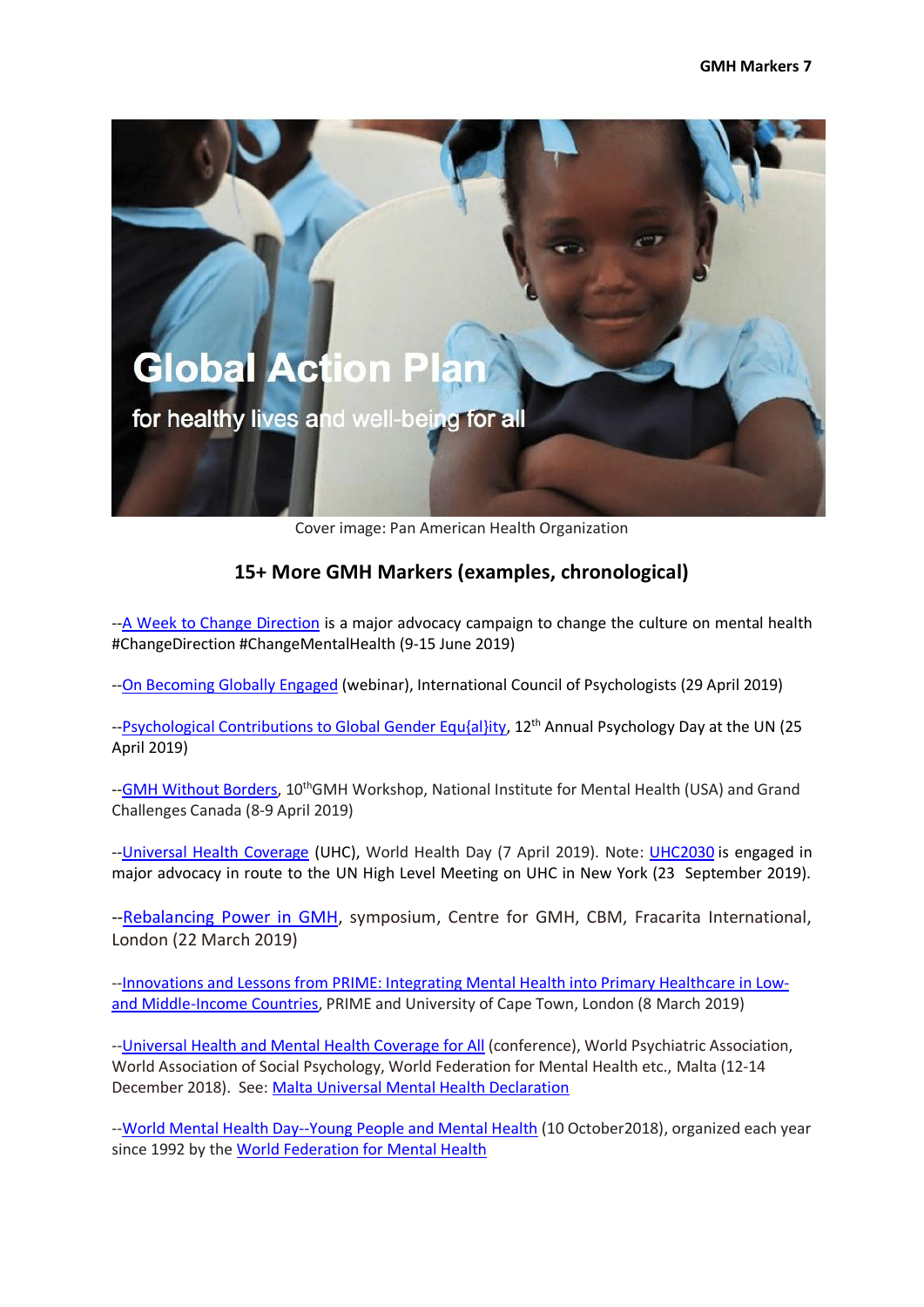-[-World Suicide Prevention Day](https://iasp.info/wspd2018/) (10 September 2018)

-[-Multi-Sectoral Mental Health,](https://mailchi.mp/07a77f2dab8a/global-integration-update-special-news-1255225) *Global Integration Update* (August 2018)

--Rebuilding Lives: Addressing [Needs, Scaling-up and Increasing Long-term Structural MHPSS](https://app.mhpss.net/resource/rebuildling-lives-expert-meeting-berlin-4-5-july-2018-report?fbclid=IwAR3lLl8nhNhKugYpfItGAKGoRu4XPLP_n2ZS32wxmlsnpXY9-zjYg4hs7S8)  [Interventions in Protracted and Post-Conflict Settings,](https://app.mhpss.net/resource/rebuildling-lives-expert-meeting-berlin-4-5-july-2018-report?fbclid=IwAR3lLl8nhNhKugYpfItGAKGoRu4XPLP_n2ZS32wxmlsnpXY9-zjYg4hs7S8) UNICEF and the German Federal Ministry for Economic Cooperation and Development, Berlin (4-5 July 2018)

-[-Mental Health and Psychosocial Support in Humanitarian Emergencies,](https://odihpn.org/magazine/mental-health-and-psychosocial-support-in-humanitarian-crises/) *Humanitarian Exchange* (July 2018)

--Alliance of Champions for Mental Health and Wellbeing (initially formed by Australia, Great Britain, Canada and now including 20+ countries, [launched 20 May 2018\)](https://www.canada.ca/en/public-health/news/2018/05/government-of-canada-co-founds-alliance-of-champions-for-mental-health-and-wellbeing.html)

--*[Mental Health Atlas 2017,](https://www.who.int/mental_health/evidence/atlas/mental_health_atlas_2017/en/)* World Health Organization [\(launched June](https://www.who.int/mental_health/evidence/atlas/atlas_2017_web_note/en/) 2018)

--*[Where There is No Psychiatrist: A Mental Health Care Manual](https://www.cambridge.org/core/books/where-there-is-no-psychiatrist/47578A845CAFC7E23A181749A4190B54)* (second edition, 2018)

--*[WHO Mental Health Intervention Guide 2.0 for Mental, Neurological, and Substance Use Disorders](https://www.who.int/mental_health/mhgap/mhGAP_intervention_guide_02/en/)  [in Non-Specialized Health Settings](https://www.who.int/mental_health/mhgap/mhGAP_intervention_guide_02/en/)* (2016; 2018 [Marathi,](https://apps.who.int/iris/bitstream/handle/10665/250239/9789241549790-mar.pdf?ua=1) translation--100 million speakers in India)

**\_\_\_\_\_\_\_\_\_\_\_**

-[-Joint Learning Initiative on Faith and Local Communities \(JLI\)](https://jliflc.com/) (new and ongoing Learning Hubs)





Mental Health<br>Innovation Network



Image: [United for Global Mental Health](https://unitedgmh.org/index.php/global-advocacy/)

### **Going Forward Together--Into the Next GMH Phase**

So what's up with GMH? In sum, the **GMH markers** above represent many advances on behalf of "mental health and wellbeing for all." They point to what we sense is a tangible shift into a new phase for GMH: a collective game changer with serious positive implications for on the ground, communitybased improvements in mental health.